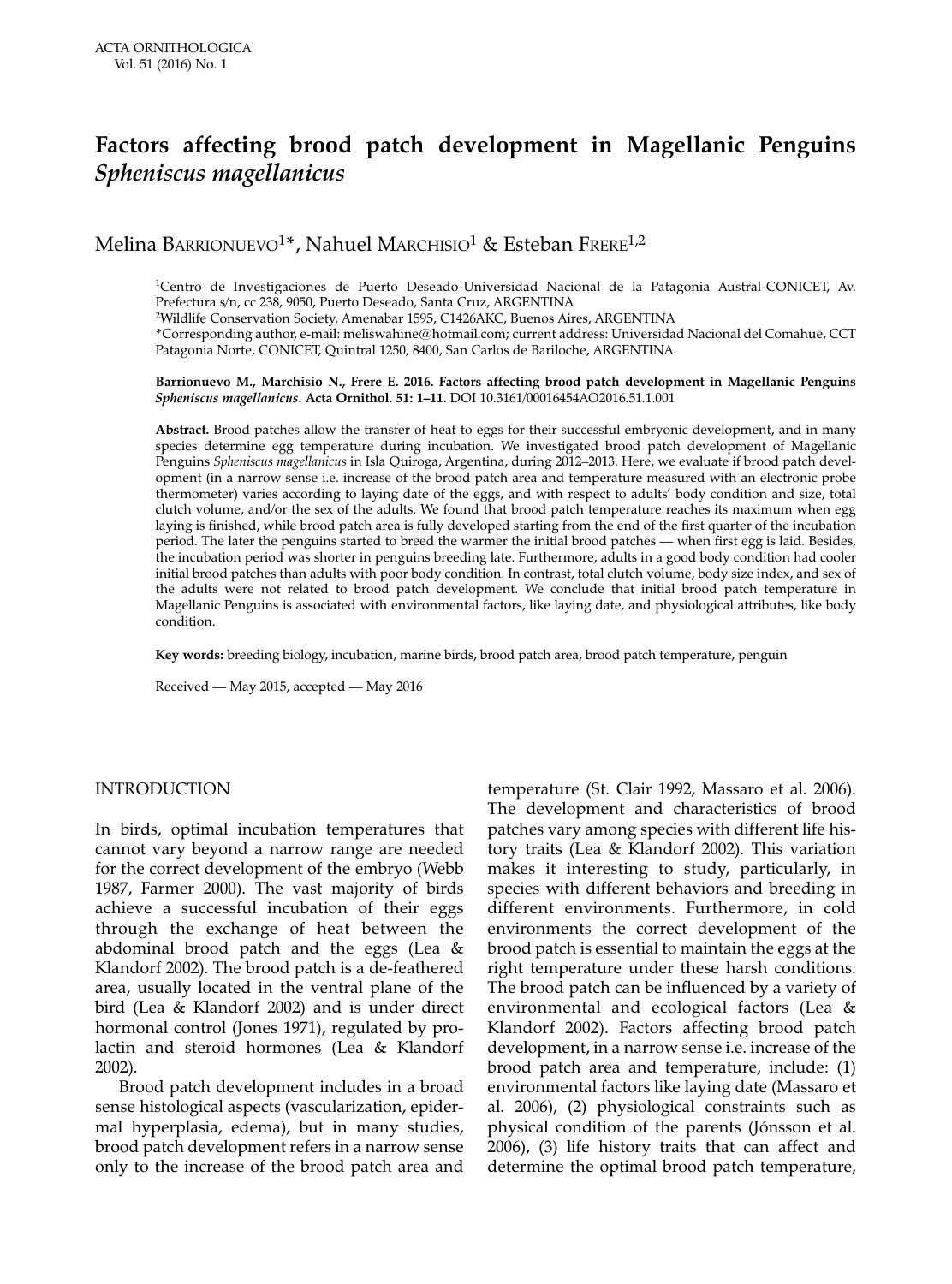# **Does the song of the Wren** *Troglodytes troglodytes* **change with different environmental sounds?**

Víctor J. COLINO-RABANAL<sup>1</sup>, Solange MENDES<sup>1</sup>, Salvador J. PERIS<sup>1</sup> & Moisés PESCADOR<sup>2\*</sup>

1Department of Zoology, Faculty of Biology, University of Salamanca, Campus Miguel de Unamuno s/n, 37071 Salamanca, SPAIN

2Department of Physiology & Pharmacology, Faculty of Agricultural and Environmental Sciences, University of Salamanca, Avda. Filiberto Villalobos 119-129, 37007 Salamanca, SPAIN

\*Corresponding author, e-mail: moises@usal.es

#### **Colino-Rabanal V. J., Mendes S., Peris S. J., Pescador M. 2016. Does the song of the Wren** *Troglodytes troglodytes* **change with different environmental sounds? Acta Ornithol. 51: 13–22.** DOI 10.3161/00016454AO2016.51.1.002

**Abstract.** Birds inhabiting urban areas have to deal with high levels of ambient noise. Some species show a certain song flexibility that enables them to reduce noise interferences in their communications. This vocal adjustment usually implies an increase in the minimum frequencies of songs. Since urban noise is mainly made up of low frequencies (about 2.5–3.5 kHz), song of species that sing at higher frequencies could be less susceptible to being masked by anthropogenic noise. This study explores whether such species also show any kind of adjustment to noisy environments. For this purpose, the spectral and temporal parameters (note duration, maximum and minimum frequency and diversity) of the song of the European Wren *Troglodytes troglodytes* were analysed in three different environments (urban, periurban and rural). To evaluate the impact of noise on the vocalizations, a specific acoustic descriptor of song variability was developed. Song variability increased along the urban noise gradient from rural to urban areas and the duration of notes decreased from rural to urban zones. Urban wrens developed more complex songs with higher frequencies and longer notes than their rural counterparts, whereas peri-urban birds occupied an intermediate position, although closer to urban ones in the length of notes. These changes could be associated with higher background noise levels, although other possible causes, such as the population density, could also explain them. Maximum frequencies were mostly outside the background noise range and differed among habitats, whereas lower frequencies unexpectedly did not differ among habitats. Our results suggest that differences in song parameters among species may lead to different mechanisms of vocal adjustment. Even in wrens, with high frequency vocalisation, interference with urban anthropogenic noise could show certain changes in their vocalizations.

**Key words:** song variability, acoustic pollution, speech interference level, urban noise gradient, vocal adjustment, Wren

Received — Dec. 2013, accepted — May 2016

### INTRODUCTION

The expansion of cities implies increasing acoustic pollution, which is a new potential threat to bird species that inhabit them and use acoustic communication in territorial defence and mate attraction. Since most bird species depend on acoustic signals for their biological cycle, birds may be affected in noisy areas (Ortega 2012). The alterations generated in the acoustic field of such habitats may mask different sound spectra, affecting animal communication (Western 2001, Brumm & Slabbekoorn 2005, Warren et al. 2006). If vocalisations are not heard or deciphered properly, birds may change their territorial limits, become more exposed to predators, and reproduce less successfully (Klump 1996, Marzluff et al. 2001, Halfwerk

et al. 2011). Some species living along highways became less abundant or even disappeared, which was attributed mainly to anthropogenic noise (Van der Zande et al. 1980, Brotons & Herrando 2001, Peris & Pescador 2004, Parris & Schneider 2009) and road mortality (Summers et al. 2011). Since species' tolerance to ambient noise differs, some species avoid noisy areas, whereas other adapt through changes in their song components, vocal amplitude and call frequency. In other words, anthropogenic noise could affect some bird species more than others, altering avian communities and interactions among species (Francis et al. 2009).

Some species inhabiting urban areas develop changes in their songs and calls, mainly in higher power spectrum, note duration, and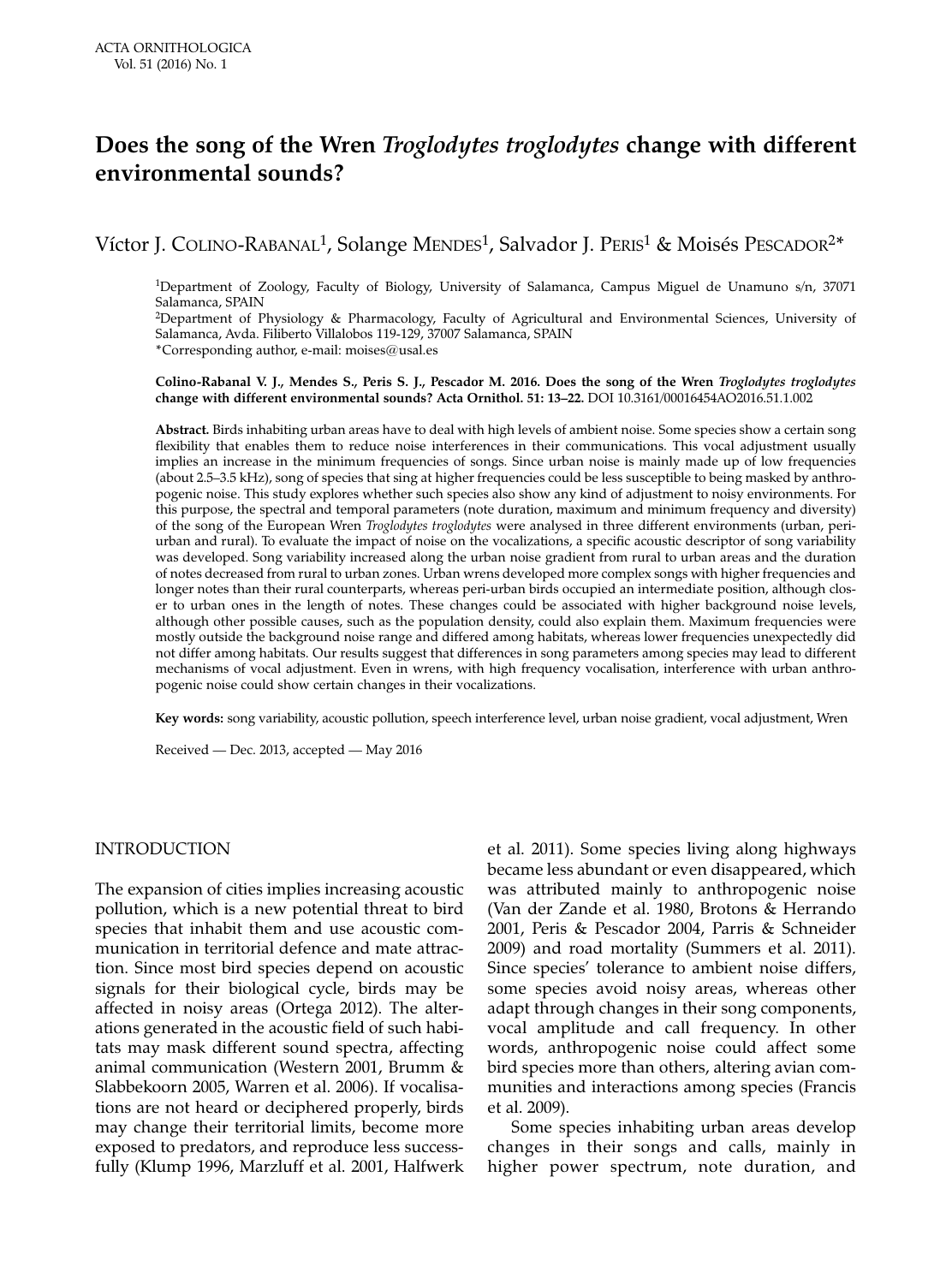# **Extreme landscapes decrease taxonomic and functional bird diversity but promote the presence of rare species**

Laurent GODET<sup>1\*</sup>, Vincent DEVICTOR<sup>2</sup>, Françoise BUREL<sup>3</sup>, Jean-Guy ROBIN<sup>4</sup>, Loïc MÉNANTEAU<sup>1</sup> & Jérôme FOURNIER<sup>5</sup>

1CNRS, UMR 6554 LETG-Nantes Géolittomer, Université de Nantes, B.P. 81227, 44312 Nantes Cedex 03, FRANCE <sup>2</sup>CNRS, UMR 5554 Institut des Sciences de l'Evolution, Université de Montpellier 2, 34095 Montpellier Cedex 05, FRANCE 3CNRS, UMR 6553 ECOBIO, Université de Rennes 1, 35042 Rennes Cedex, FRANCE

4Ecomusée du Marais vendéen, Le Daviaud, 85550 La Barre de Monts, FRANCE

5CNRS, UMR 7208 BOREA, Station Marine de Concarneau, Muséum national d'histoire naturelle, Place de la Croix, B.P. 225, 29182 Concarneau Cedex, FRANCE

\*Corresponding author, e-mail: laurent.godet@univ-nantes.fr

**Godet L., Devictor V., Burel F., Robin J.-G., Ménanteau L., Fournier J. 2016. Extreme landscapes decrease taxonomic and functional bird diversity but promote the presence of rare species. Acta Ornithol. 51: 23–38.**  DOI 10.3161/00016454AO2016.51.1.003

**Abstract.** Human activities may generate geometrical landscape (i.e. composed of rectilinear and repetitive landscape units) structures that can significantly influence the spatial distribution of birds. While bird distribution in various landscape types has been extensively studied, the role played by landscape configuration and composition in different facets of bird diversity remains unclear. Here, these two main components of landscape characteristics (i.e. configuration and composition) are disentangled and their relative influence on three different facets of bird assemblages: taxonomic and functional characteristics, and the presence of rare species, is tested. We chose four large coastal salinas of Western France as a relevant model of geometrical and human-dominated landscapes where each landscape unit can be easily identified and mapped. The landscape characteristics of these sites were mapped and quantified. Then, terrestrial breeding birds were sampled in 172 point-counts using a standardized protocol. 69 diurnal terrestrial bird species were detected and considered in analyses (waterbirds and owls excluded). Landscape composition was found to have a higher influence on bird communities than landscape configuration, which fits with the "landscape composition hypothesis". More specifically, the most "extreme" landscapes — those with low terrestrial surface areas, low landscape richness and diversity, low cohesion, and very patchy landscapes with complex geometrical shapes — host the lowest bird taxonomic abundance, richness and diversity and functional richness, but are characterized by the presence of rare species (mainly wetland specialist species, e.g. Reed Bunting *Emberiza schoeniclus* and species with restricted ranges e.g. Bluethroat *Luscinia svecica namnetum*). Our results suggest that conservation plans in such geometrical and human-dominated habitats should not only focus on one aspect of landscape characteristics or one aspect of biological diversity but also consider the adverse effects of landscape characteristics on these different facets.

**Key words:** fragmentation, landscape, songbirds, passerines, salinas, taxonomic diversity, functional diversity, species rarity, landscape configuration, landscape composition

Received — Sep. 2015, accepted — Apr. 2016

#### INTRODUCTION

The influence of landscape characteristics on birds has been intensively investigated in terrestrial ecosystems, particularly in forests (see Forman et al. 1976 for a seminal article on the subject, or Cushman & McGarigal 2002 for a more recent study in North America) and hedgerow networks (reviewed by Hinsley & Bellamy 1999). However, it is often difficult to compare and synthesize these results, mainly because of the plethora of different landscape indices used, corresponding

to different components of landscape characteristics. One of the challenges, therefore, is to distinguish clearly the different components of landscape characteristics in order to test their relative influences.

A first and rather intuitive way of classifying landscape characteristics is to differentiate landscape features related to fragmentation (the subdivision of a habitat into several patches and the size of a patch), connectivity (the number of links or corridors — between patches) and heterogeneity (the diversity of different habitats and the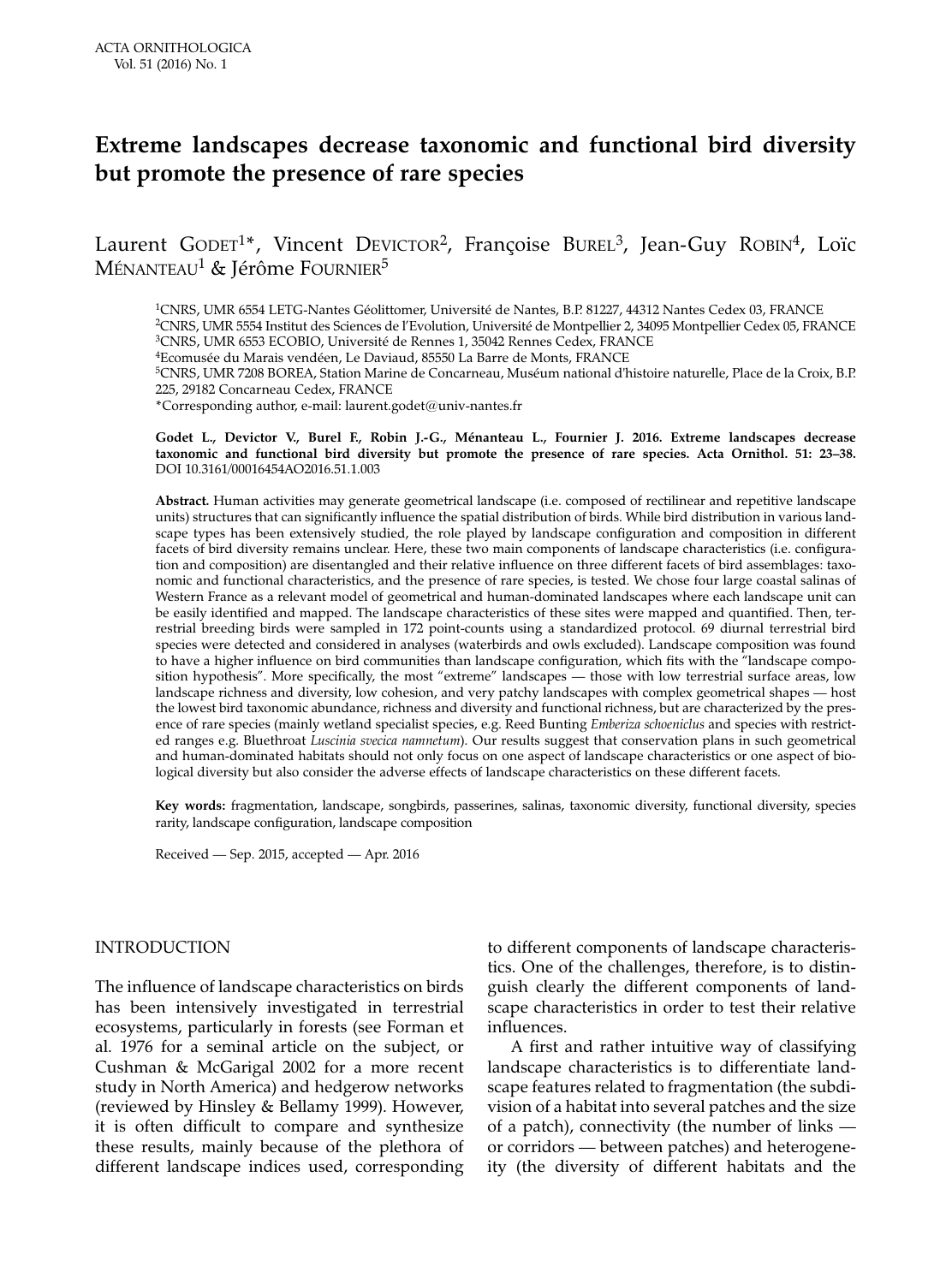## **Partial migration in a Central European raptor species: an analysis of ring re-encounter data of Common Kestrels** *Falco tinnunculus*

### Daniel HOLTE<sup>1\*</sup>, Ulrich KÖPPEN<sup>2</sup> & Angela SCHMITZ-ORNÉS<sup>1</sup>

1Vogelwarte Hiddensee, Zoological Institute and Museum, Ernst Moritz Arndt University of Greifswald, Soldmannstraße 23, D-17489 Greifswald, GERMANY

2Hiddensee Bird Ringing Centre, State Office for Environment, Nature Conservation and Geology (LUNG) Mecklenburg-Western Pomerania, An der Mühle 4, D-17493 Greifswald, GERMANY \*Corresponding author, email: daniel.holte@uni-greifswald.de

#### **Holte D., Köppen U., Schmitz-Ornés A. 2016. Partial migration in a Central European raptor species: an analysis of ring re-encounter data of Common Kestrels** *Falco tinnunculus***. Acta Ornithol. 51: 39–54.** DOI 10.3161/00016454AO2016.51.1.004

**Abstract.** In partially migratory bird species, some individuals of a population migrate while others stay in the breeding area. Although Common Kestrels *Falco tinnunculus* are defined as partial migrants, their migratory strategies are still not well described. We investigated ringing and re-encounter data of Kestrels marked as nestlings between 1924 and 2011 in Germany. We defined four populations corresponding to the natural regions of Germany. Although both migratory and resident individuals were found independently of sex or age class at the time of recovery, in general, females and juveniles travelled larger distances than males and adults, respectively. We illustrated the initiation of migratory movements in contrast to dispersal by combining distances and directions in two levels ( $< 100$  km and  $\ge 100$  km), showing that migration is initiated mostly in September/October, while in August movements seem to mostly reflect dispersal. The NAO Index as well as age class, region and re-encounter period (1950–1970, 1971–1990 or > 1990 as indicator of responses to climate change) of birds in autumn and winter were integrated into Generalized Linear Models. We found that in autumn and winter a tendency to migrate is primarily shown by juveniles and it was significantly higher in years before 1971 than in recent decades. In addition, a higher NAO Index in summer is linked with decreased proportion of birds re-encountered far (> 100 km) from their natal sites in winter, whereas a higher NAO Index in autumn is linked with increased proportion of high-distance re-encounters (> 100 km).

**Key words:** partial migration, ring recovery, ring re-encounter, Common Kestrel, *Falco tinnunculus*, differential migration, climate change, NAO Index

Received — Jun. 2015, accepted — May 2016

### INTRODUCTION

Avian migration is a widespread phenomenon occurring as a response to seasonal variations, which are often associated with changes in climatic conditions and, consequently, the availability of food. Thus, species must adapt to these variations or move to more favourable regions where their chances to survive and reproduce successfully are higher (Berthold 2007, Newton 2008). Avian migratory strategies are various and do not only differ among species, but in some cases among populations or even among individuals within a population like in the case of "differential migration". Here, often migration times or routes differ among sexes and/or age classes (e.g. Kjellen 1994, Cristol et al. 1999, Newton 2008). Dierschke et al. (2005), for instance, found that in Northern Wheatears *Oenanthe oenanthe*, males migrate earlier than females during spring migration. In European Ospreys *Pandion haliaetus*, adult females leave the breeding sites in autumn earlier than adult males which winter closer to the breeding sites than females and juveniles, likely in order to get early access to breeding territories (Bai & Schmidt 2012).

Moreover, "partial migration" implies that, within a population, some individuals migrate, while others stay in or near their breeding area (e.g. Newton 2008, Chapman et al. 2011, Pulido 2011). This kind of migration is common in many bird species, ranging, for instance, from small songbirds through waterbirds (e.g. Meller et al. 2016) to raptors and falcons (see Bauer et al. 2005).

Migratory strategies are subject to a multiplicity of external drivers, such as social influences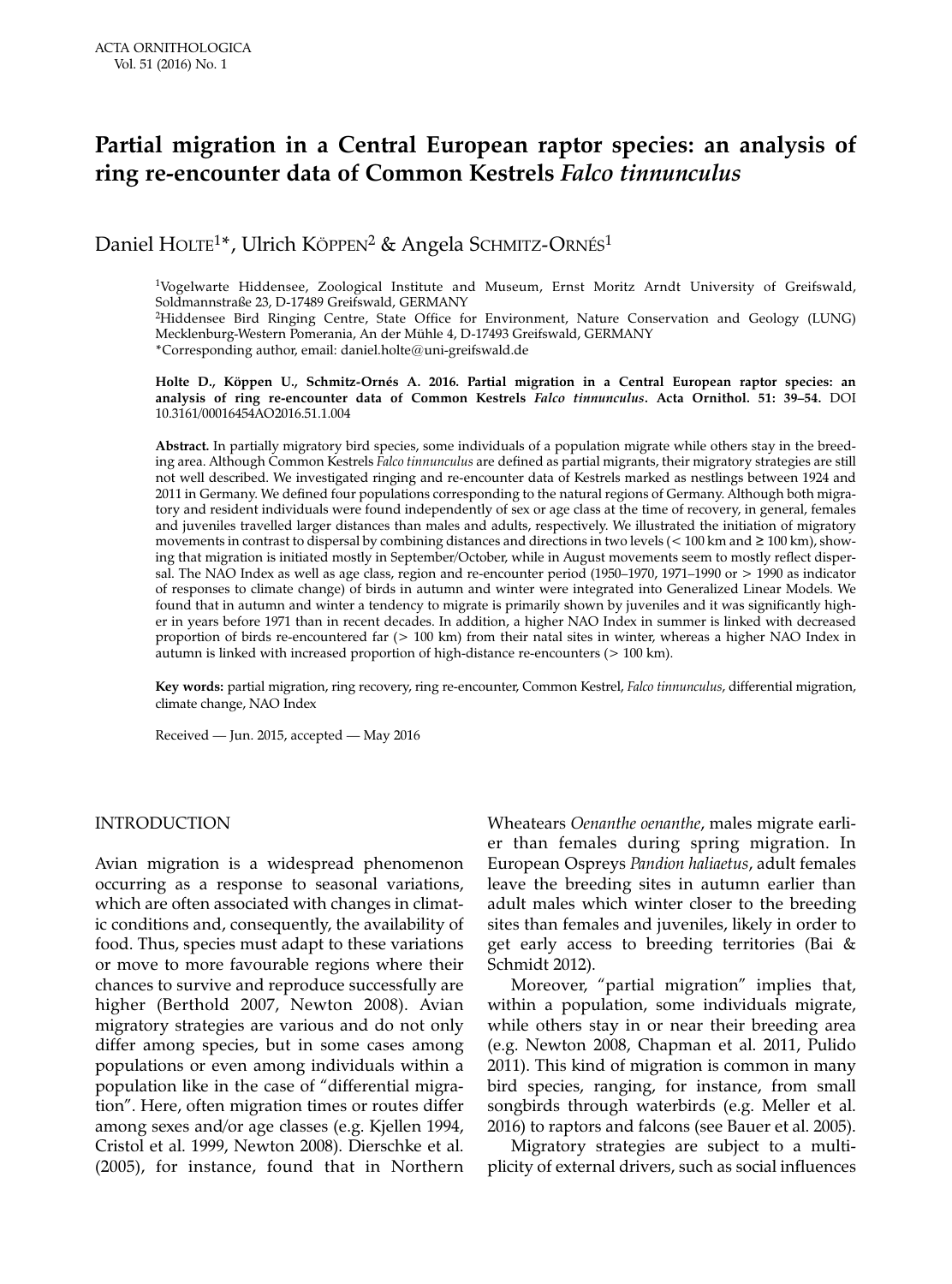# **Analysis of ring recoveries of European Turtle Doves** *Streptopelia turtur* **— flyways, migration timing and origin areas of hunted birds**

### Melanie MARX<sup>1\*</sup>, Fränzi KORNER-NIEVERGELT<sup>2</sup> & Petra OUILLFELDT<sup>1</sup>

1Department of Animal Ecology & Systematics, Justus-Liebig University Gießen, Heinrich-Buff-Ring 38, 35390 Gießen, GERMANY

2Swiss Ornithological Institute, Seerose 1, CH-6402 Sempach, SWITZERLAND \*Corresponding author, e-mail:melanie.marx@bio.uni-giessen.de

#### **Marx M., Korner-Nievergelt F., Quillfeldt P. 2016. Analysis of ring recoveries of European Turtle Doves**  *Streptopelia turtur* **— flyways, migration timing and origin areas of hunted birds. Acta Ornithol. 51: 55–70.**  DOI 10.3161/00016454AO2016.51.1.005

**Abstract.** Knowledge about flyways, breeding and overwintering sites is important for conservation efforts, but little is known about migration patterns and population connectivity of declining European Turtle Doves *Streptopelia turtur*. EURING ring-recovery data were used to estimate directions and proportional usage of flyways. The timing of migration was compared along these routes and breeding origins of shot individuals were determined. Ring recoveries of Czech, Hungarian, British, German and French birds suggested three main flyways with westerly, central and easterly directions. The proportional usage was estimated by multinomial mark-recovery models. Major parts of French  $(62\%)$ , German (92%) and British (94%) Turtle Doves followed a western flyway. Czech birds used the central route (56%) and 55% of Hungarian birds followed the eastern flyway. Thus, a migratory divide between the Czech Republic and Germany could be suggested. The timing of migration showed a similar latitudinal pattern of migration along all flyways. Birds were at the breeding grounds in June and July and from September to April in their southernmost distribution ranges. Outward migration started in August. Return migration was still evident in May. The majority of reported hunted doves were from the 1960s and 1970s. High hunting numbers were present in September, April and May. France and Spain mainly shot birds from the UK and France. In Italy predominantly Italian birds were shot. Doves shot in Greece mostly came from the Czech Republic. Given the decreasing population numbers, large ringing numbers seem unlikely in the future. Thus, low recovery numbers in recent decades parallel both, the population decrease and a lower ringing activity.

**Key words:** Turtle Dove, *Streptopelia turtur*, EURING, multinomial model, flyways, timing of migration, hunting

Received — Aug. 2015, accepted — Apr. 2016

### INTRODUCTION

More than 2 billion European birds migrate twice a year to and from Africa (Hahn et al. 2009). To arrive at their destination points, they follow different migration strategies. Many of these birds follow broad front migration patterns (Zink 1973–1995, Berthold 2000). Further studies describe two main flyways in westerly and easterly directions over the Iberian Peninsula or along Middle East European land, which can be induced by a migratory divide (Zink 1973–1995, Berthold 2000, Reichlin et al. 2009).

When a breeding population winters together in one area, the migratory connectivity for this population is described as high (Webster et al. 2002).

The degree of migratory connectivity sinks when large parts of one breeding population disperse to different wintering grounds (Webster et al. 2002).

The phenology of different species and bird populations is believed to be controlled by endogenous mechanisms. Thus, the start of migration is primarily regulated by genetic factors, but also triggered by circumannual rhythms, particularly changes in day length (Berthold 2000). Nonetheless, some studies showed an adjustment of migration patterns. Therefore, bird migration can also be flexible to a certain degree in some species (Marra et al. 2005).

European Turtle Doves *Streptopelia turtur* are the only long-distance migrants among European columbids that participate in trans-Saharan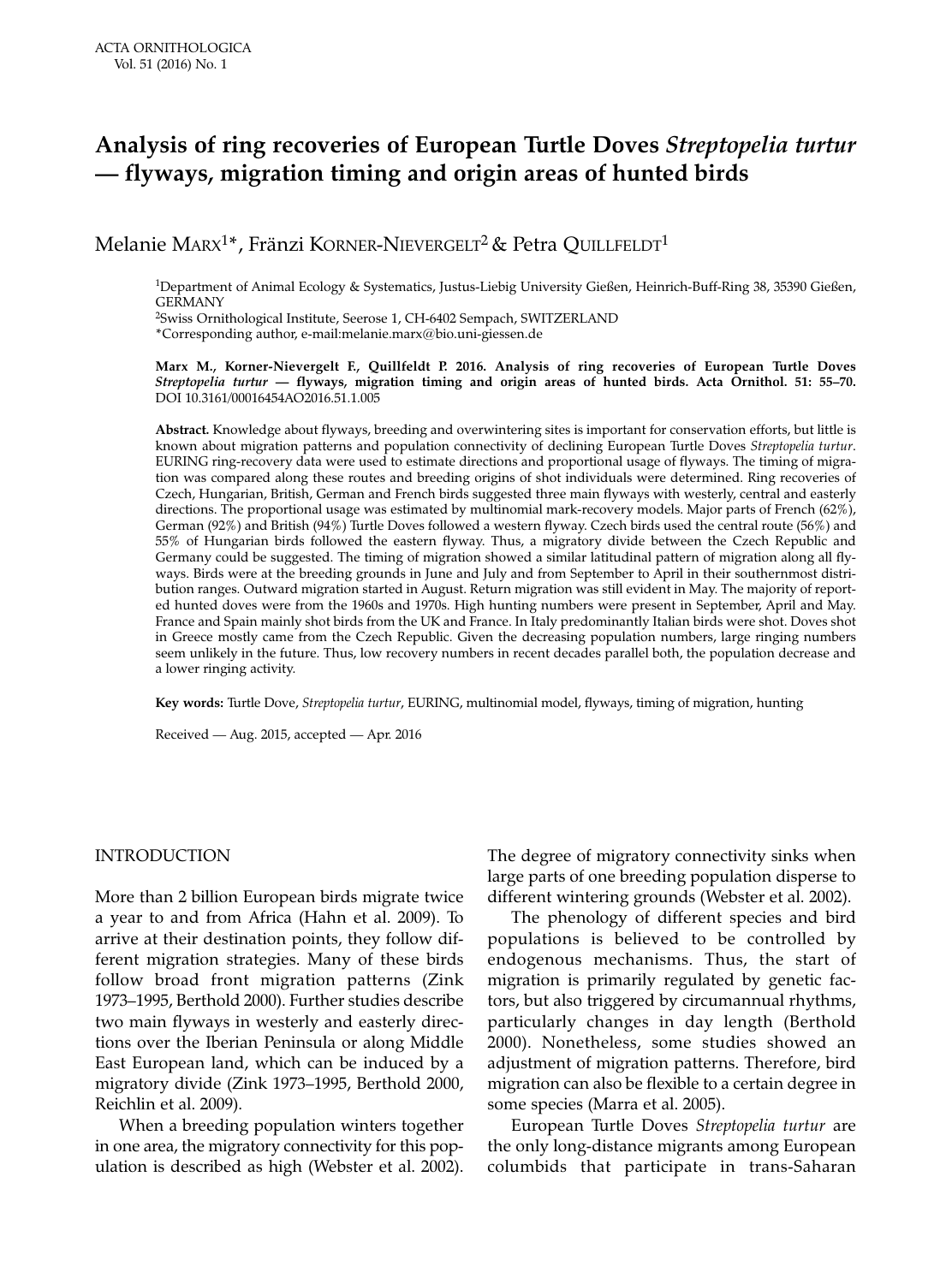# **Nesting preferences of Syrian Woodpeckers** *Dendrocopos syriacus* **in the agricultural landscape of SE Poland**

### Jerzy MICHALCZUK & Monika MICHALCZUK

Department of Agrobiology and Environmental Protection, University of Rzeszów, Zelwerowicza 4, 35–601 Rzeszów, POLAND, e-mail: jurmich@univ.rzeszow.pl

**Michalczuk J., Michalczuk M. 2016. Nesting preferences of Syrian Woodpeckers** *Dendrocopos syriacus* **in the agricultural landscape of SE Poland. Acta Ornithol. 51: 71–81.** DOI 10.3161/00016454AO2016.51.1.006

**Abstract.** The nesting preferences including both habitat and nest site characteristics of Syrian Woodpeckers in the agricultural landscape were assessed based on 69 nest sites described. Orchards were the preferred tree stand of the woodpecker, where 58% of its nests were located. The average diameter of tree in which the woodpeckers nested was much higher than the average trees available in territories (47.4 cm and 32.5 cm respectively). The condition of the nest trees was worse than the average trees present in the territories of the birds. Amongst Syrian Woodpecker nesting habitats, only orchards had a worse state of health compared to trees growing in groups, rows or forests. Apple trees *Malus domestica* with 43.5% of nest sites were also in worse health condition compared to willows *Salix* spp. (20.3% of nest sites), poplars *Populus* spp. and walnut trees *Juglans regia*. The average height of trees with nest holes was 11.3 m and the average height of nest hole placement was 4.2 m. The Syrian Woodpecker is an ecologically flexible species, but it requires trees with larger diameter trunks that are in poorer health as nest trees, such as, for example, apple trees or soft wood trees such as willows. The protection of non-forest tree stands dominated by these species and orchards, which are preferred by this bird, may be important to maintain the Syrian Woodpecker in the agricultural landscape.

**Key words:** nest-site selection, Syrian Woodpecker, *Dendrocopos syriacus*, habitat preferences, rural landscape, orchads

### INTRODUCTION

European species of the woodpecker genus *Dendrocopos* are mainly found in forests, even though they have very different habitat preferences (Winkler et al. 1995, Winkler & Christi 2002). The Syrian Woodpecker *Dendrocopos syriacus* occurs in quite different habitats, mainly colonizing anthropogenic woodlots and avoiding forest areas in Europe (Cramp 1985, Michalczuk & Michalczuk 2015, 2016c). It is also most frequently seen in various types of anthropogenic tree stands in Asia Minor, where the species originally inhabited thermophilic forest communities (Winkler 1973, Glutz von Blotzheim & Bauer 1980). These tree stands are mostly orchards, but also other habitats, such as, for example, surrounding housing estates, where fruit and ornamental trees predominate, in which the woodpecker often nests (Mendelssohn & Yom-Tov 1999, Hatzofe & Yom-Tov 2002, Al-Safadi 2004, Ar et al. 2004, Aghanajafizadeh et al. 2011). Nesting Syrian Woodpeckers also use such fruit trees as mulberry *Morus* spp. (Szlivka 1957, 1962) and Walnut *Juglans regia* (Ruge 1969) in the European agricultural landscape. In urban areas, the nests of this species were found mainly in Ashleaf Maples *Acer negundo* (Biaduń 2001) and willows *Salix* spp. (Fröhlich & Ciach 2013). However, the knowledge of nest-site preferences of this species is still insufficient, because the Syrian Woodpecker is still the least known European woodpecker species (Pasinelli 2006).

The Syrian Woodpecker's presence in non-forest tree stands is important for many other species of birds, because it provides this habitat with most of the holes used by secondary hole nesters (Szlivka 1957, 1962, Mitjaj 1986, Gorman 2004, Michalczuk et al. 2011, Michalczuk & Michalczuk 2016a). Despite the rapid expansion of this keystone species in Europe (Cramp 1985, Zavialov et al. 2008, Michalczuk 2014), in some areas, including Poland, the Syrian Woodpecker's population is currently decreasing (BirdLife International 2004, Michalczuk et al. 2011, Hristov & Petkov 2013, Michalczuk & Michalczuk 2015). This may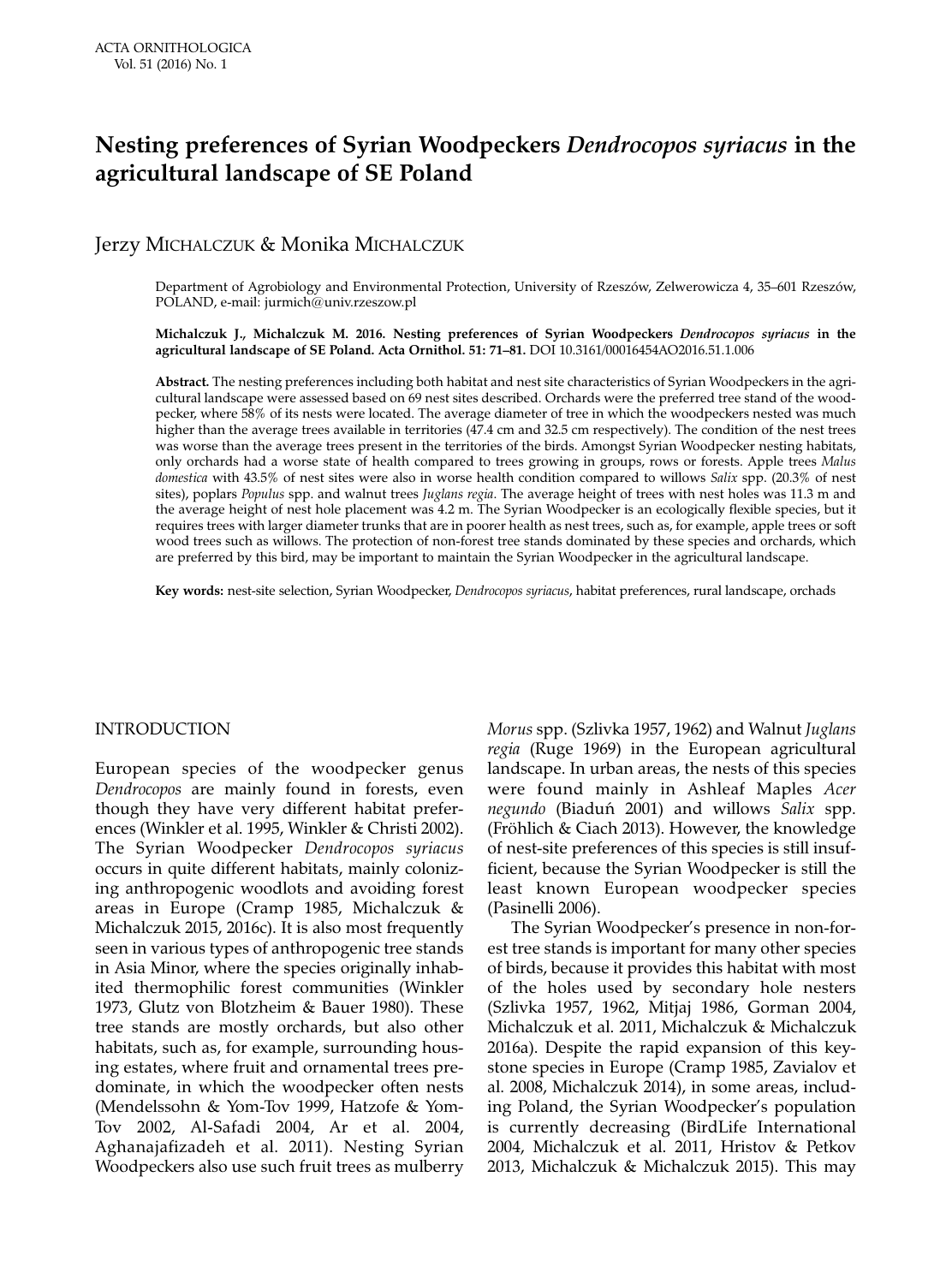# **Multiple structural colors of the plumage reflect age, sex, and territory ownership in the Eurasian Magpie** *Pica pica*

Hyun-Young NAM<sup>1</sup>, Sang-Im LEE<sup>1,3\*</sup>, Jihoon LEE<sup>1</sup>, Chang-Yong CHOI<sup>2</sup> & Jae Chun  $CHOF<sup>1,4</sup>$ 

<sup>1</sup>Laboratory of Behavioral Ecology and Evolution, School of Biological Sciences, Seoul National University, Seoul 08826, REPUBLIC OF KOREA

2Laboratory of Wildlife Ecology and Management, Department of Forest Sciences, Seoul National University, Seoul 08826, REPUBLIC OF KOREA

3Current address: Institute of Advanced Machinery and Design, Seoul National University, Seoul 08826, REPUBLIC OF KOREA

4Current address: Laboratory of Behavior and Ecology, Division of EcoScience, Ewha Womans University, Seoul 03760, REPUBLIC OF KOREA; National Institute of Ecology, Chungchungnam-do Seocheon-gun 33657, REPUBLIC OF KOREA

\*Corresponding author, e-mail: MagpieKorea@gmail.com

**Nam H.-Y., Lee S.-I., Lee J., Choi C.-Y., Choe J. C. 2016. Multiple structural colors of the plumage reflect age, sex, and territory ownership in the Eurasian Magpie** *Pica pica***. Acta Ornithol. 51: 83–92.** DOI 10.3161/00016454AO2016.51.1.007

**Abstract.** The role of structural coloration, which is produced by the optical interactions among micro- and nanostructures in the feather barb or barbules, is still unclear in the context of sexual or social signaling, because the mechanism of color production is complex and the factors affecting it are not fully documented. We investigated whether structural colors represent class signals related to age, sex, and territory ownership in a social, sexually monochromatic species, the Eurasian Magpie *Pica pica*. We examined the reflectance spectra from white scapulars, bluish iridescent secondary and greenish iridescent tail plumage, as well as size of white scapular patch. Significant color differences between age classes were found in all measured plumage parts, with adults having plumage with higher color score, that is brighter, shorter wavelength-directed, and more saturated color, than young magpies. Color differences between males and females and between breeding adults (territorial owners) and non-breeding adults were only detected in the tail plumage. Size of white scapular patch did not differ between age and sex classes. Color differences among individuals belonging to different social classes may lessen agonistic confrontations. Sex differences in coloration may enable prompt sex recognition and thus facilitate pair formation. Higher tail color scores of adults, particularly males, support previous suggestions that the tail characteristics of avian species with relatively long tails represent a visual signal of the bearer's quality.

**Key words:** structural coloration, iridescence, Eurasian Magpie, *Pica pica*, sexual dichromatism, class signal

Received — Jan. 2015, accepted — May 2016

#### INTRODUCTION

Plumage coloration in birds has long been investigated as an indicator of the bearer's quality with respect to social status (Rohwer 1975), parasitic resistance (Hamilton & Zuk 1982), territory quality (Hill 1988), or nutritional condition (Hill 1991). Plumage colors can be either pigment-based or structure-based. In contrast to a long history of investigation of the former, color producing mechanisms and ecological correlates of the latter are being rigorously investigated only recently after the use of ultraviolet- or violet vision was found in birds (Bennett et al. 1996, 1997, Andersson et al. 1998, Hunt et al. 1999, Banks 2001).

Structural color, which is produced by the optical interactions among micro- and nanostructures in the feather barb or barbules, can be classified into three categories (Prum 2006): unpigmented white, non-iridescent, and iridescent colors. Unlike white color that is produced by incoherent scattering of non-pigmented keratin, non-iridescent colors with UV-, violet-, and blue-ranged hues are usually produced by coherent scattering from spongy medullary layers of feather barbs with basal melanin layers (Shawkey & Hill 2006). Iridescent colors are mainly produced by coherent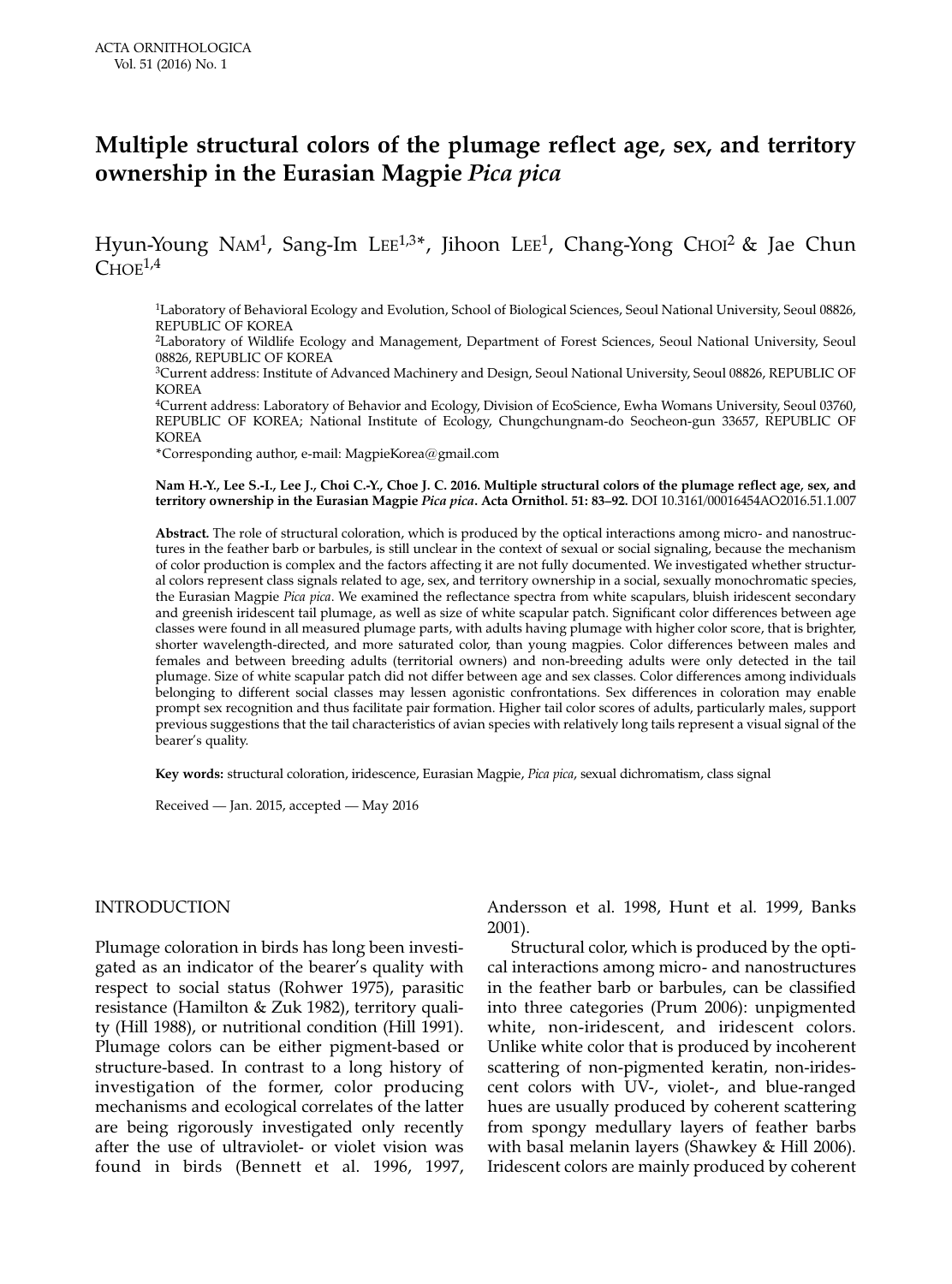## **Habitat structure of temporary settlement areas of young Saker Falcon** *Falco cherrug* **females during movements in Europe**

Vladimír NEMČEK<sup>1\*</sup>, Marcel UHRIN<sup>2</sup>, Jozef CHAVKO<sup>1</sup>, Lucia DEUTSCHOVA<sup>1</sup>, Boris MADERIČ<sup>1</sup> & Michal NOGA1

<sup>1</sup>Raptor Protection of Slovakia, Kuklovská 5, SK-841 04 Bratislava, SLOVAKIA 2Institute of Biology and Ecology, Faculty of Science, P. J. Šafárik University, Moyzesova 11, SK–040 01 Košice, SLOVAKIA \*Corresponding author, e-mail: nemcek@dravce.sk

#### **Nemček V., Uhrin M., Chavko J., Deutschova L., Maderič B., Noga M. 2016. Habitat structure of temporary settlement areas of young Saker Falcon** *Falco cherrug* **females during movements in Europe. Acta Ornithol. 51: 93–103.** DOI 10.3161/00016454AO2016.51.1.008

**Abstract.** During 2008–2011, nine juvenile Saker Falcon *Falco cherrug* females were tagged with satellite transmitters in Slovakia. Satellite telemetry provided new insights into the juveniles' movements. In this study we present the use of temporary settlement areas (TSAs) during the movement of the tracked juveniles. We characterized natal areas (NAs, the first TSA in the life cycle of juvenile, restricted to the nest) and TSAs as areas where the distance between the allnight perches did not exceed ten kilometres and where a particular bird spent at least five consecutive days. In these areas 3 types of polygons were identified in relationship to the area of use — a home range (95% kernel polygons), a core area (50% kernel polygons) and an overall used area (100% minimum convex polygons). The overall used areas were highly variable and probably influenced by exploratory flights, when sakers fly out of their home ranges and come back at night. Habitat preference was then analysed in the TSAs for a better understand of juvenile habitat requirements. For habitat preference a CORINE raster image (version  $13/2006$ ) with a resolution of  $100 \times 100$  m was used. In the TSAs 14 habitat categories were recorded, but for statistical analysis only 8 habitat categories were used. Conservation status of the NAs and TSAs was also described. Arable land represented the dominant habitat category in the TSAs (mean 67.64% for overall used areas, and 80.94% for core areas). A significant difference was found in the habitat structure of the overall used areas, the home ranges and the core areas. All of the tracked Saker Falcons preferred arable land, while avoiding two habitat categories — forests and scrub and/or herbaceous vegetation associations. The number of days spent in the TSAs (9–139 days, mean = 46.7 days) and in the NAs (36–134 days, mean = 62.3 days) varied by different individuals. Most of the NAs and TSAs are at least partially covered by protected areas, only four areas had no conservation status.

**Key words:** diurnal raptors, Falconiformes, stopover sites, wintering sites, raptor migration, landscape structure, Platform Transmitter Terminal, satellite telemetry, spatial ecology

Received — Jun. 2015, accepted — May 2016

#### INTRODUCTION

From the point of view of conservation ecology a very important period in bird life cycle is the period after fledgling, which is especially worthy of interest in migratory species. Development of satellite tracking has enabled new data to be recorded about the movement of birds. Satellite telemetry has recently brought a new approach and promising results to the study of the migration, movement and spatial ecology of raptors (Liminana et al. 2007, Cadahía et al. 2010, García-Ripollés et al. 2011, Mellone et al. 2012), including the ecology of birds of prey during stays in temporary settlement areas (TSAs).

The use of TSAs is a common survival strategy (Ferrer 1993, Soutullo et al. 2008, del Mar Delgado et al. 2009, Mellone et al. 2011, Prommer et al. 2012). Temporary settlement areas represent an area occupied during dispersal. Individuals become more familiar with their environment and they learn what significant habitat features exist in the area due to the increasing time spent in the settlement area (Stamps & Krishnan 1999). The strategy — how TSAs are used — is employed differently by particular species of raptors. In Spain juvenile Bonelli's Eagles *Hieraaetus fasciatus* and Spanish Imperial Eagles *Aquila adalberti* restrict most of their movements to a few sites within the boundaries of their dispersal areas. These are used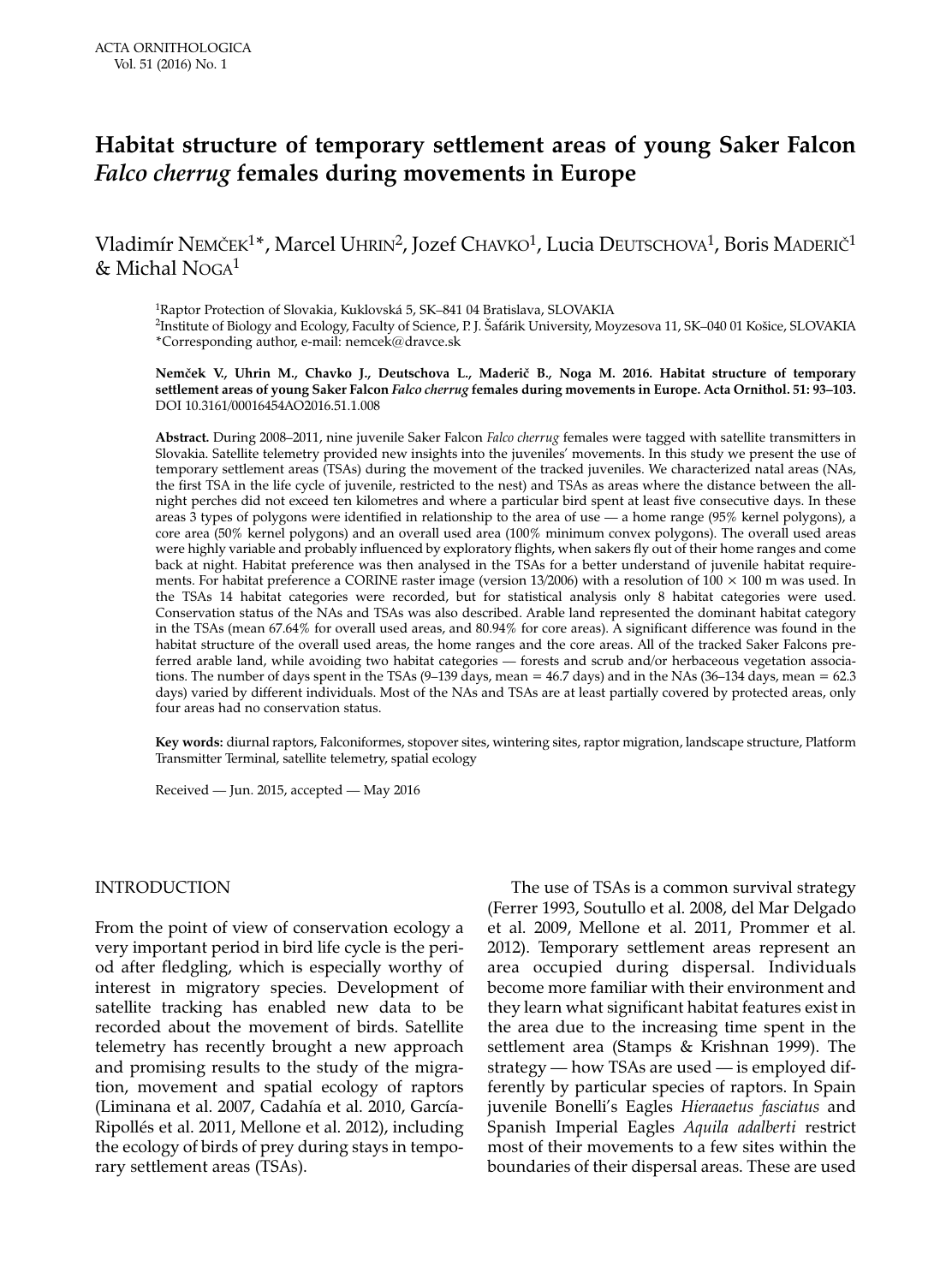# **Selection of plants for sap feeding by the White-fronted Woodpecker** *Melanerpes cactorum* **in Chaco dry forest, Argentina**

### María G. NÚÑEZ MONTELLANO<sup>1</sup> & Pedro G. BLENDINGER<sup>2</sup>

<sup>1</sup>Instituto de Bio y Geociencias del Noroeste Argentino (IBIGEO), CONICET, Av. 9 de Julio 14, Rosario de Lerma 4405, Salta, ARGENTINA, e-mail: nunez\_gabriela@yahoo.com.ar

2Instituto de Ecología Regional, CONICET, Universidad Nacional de Tucumán, CC 34, Yerba Buena 4107, Tucumán, ARGENTINA

#### **Núñez Montellano M. G., Blendinger P. G. 2016. Selection of plants for sap feeding by the White-fronted Woodpecker** *Melanerpes cactorum* **in Chaco dry forest, Argentina. Acta Ornithol. 51: 105–122.**  DOI 10.3161/00016454AO2016.51.1.009

**Abstract.** Woodpeckers feed primarily on insects, larvae and other arthropods; however, several members of this family include plant products in their diets, such as sap. Among them, the genera *Sphyrapicus* and *Melanerpes* include the most species that specialize in sap consumption. In semiarid forests of Argentina, sap is an important food item in the diet of the White-fronted Woodpecker, *Melanerpes cactorum*. The aim of this study is to investigate why White-fronted Woodpeckers only consume sap from certain plants while avoiding other available plants of the same species and explore seasonality of their plant selection. We expected that combinations of plant traits (i.e. sugars concentration of sap, sap flow intensity, plant size, plant health and plant microhabitat), rather than one particular trait, determine which tree they select for sap feeding in different seasons. We examined five plant species: *Sarcotoxicum salicifolium*, *Prosopis ruscifolia*, *Ziziphus mistol*, *Aspidosperma quebracho-blanco* and *Stetsonia coryne* that were used most frequently for sap consumption and were consumed in all seasons by ten groups of White-fronted Woodpecker in semiarid Chaco, Argentina. Plants selected by White-fronted Woodpeckers for sap consumption were mainly larger plants that yield high sugar concentration. Of the plant species we studied, individual plant selection in all seasons was more evident in those plant species that constitute an important part of their diet (i.e. *Prosopis ruscifolia* and *Stetsonia coryne*). The selection of plants offering a greater reward in sap quality strongly suggests that the White-fronted Woodpecker maximizes food energy intake as a response to the seasonality that characterizes semiarid climates of temperate regions and conditions of food resources availability. Our results show that large trees are selected as sap trees by White-fronted Woodpecker, therefore, we recommend activities that promote retention of large trees in Chaco region.

**Key words:** *Melanerpes cactorum*, sap-trees, sap traits, sap feeding, foraging, semiarid Chaco, woodpeckers

Received — Jun. 2015, accepted — Apr. 2016

### INTRODUCTION

Phloem sap is nutrient rich compared to many other plant products, with high concentrations of sugars that provide an abundant source of carbon, energy, and nitrogen, predominantly in the form of free amino acids (Taiz & Zeiger 2002). Although phloem sap is an excellent diet resource for animals, it is consumed as the dominant or sole diet by a restricted range of animals (Douglas 2006). Among vertebrates, certain species of birds (e.g. woodpeckers, parrots, honeycreepers) and mammals (e.g. marsupials, squirrels, primates) are able to overcome plant defences and exploit this resource by choosing specific plant species and individuals within species, which they use during

certain seasons of the year (Snyder 1992, Eberhardt 2000, Pejchar & Jeffrey 2004, Thompson et al. 2013, Charles & Linklater 2014, Wallis & Goldingay 2014).

The literature suggests that animals do not choose a random sample of trees for sap feeding. Sap-tree selection by vertebrates probably reflects the need of a balance between nutrient acquisition and avoidance of deleterious compounds, and can be based on particular characteristics of plant species as well as of individual plants (Snyder 1992). Factors determining sap-tree selection remain poorly understood and there is little consensus between studies, although previous research on sap-feeding species suggests that multiple variables affect tree choice (Goldingay 1987).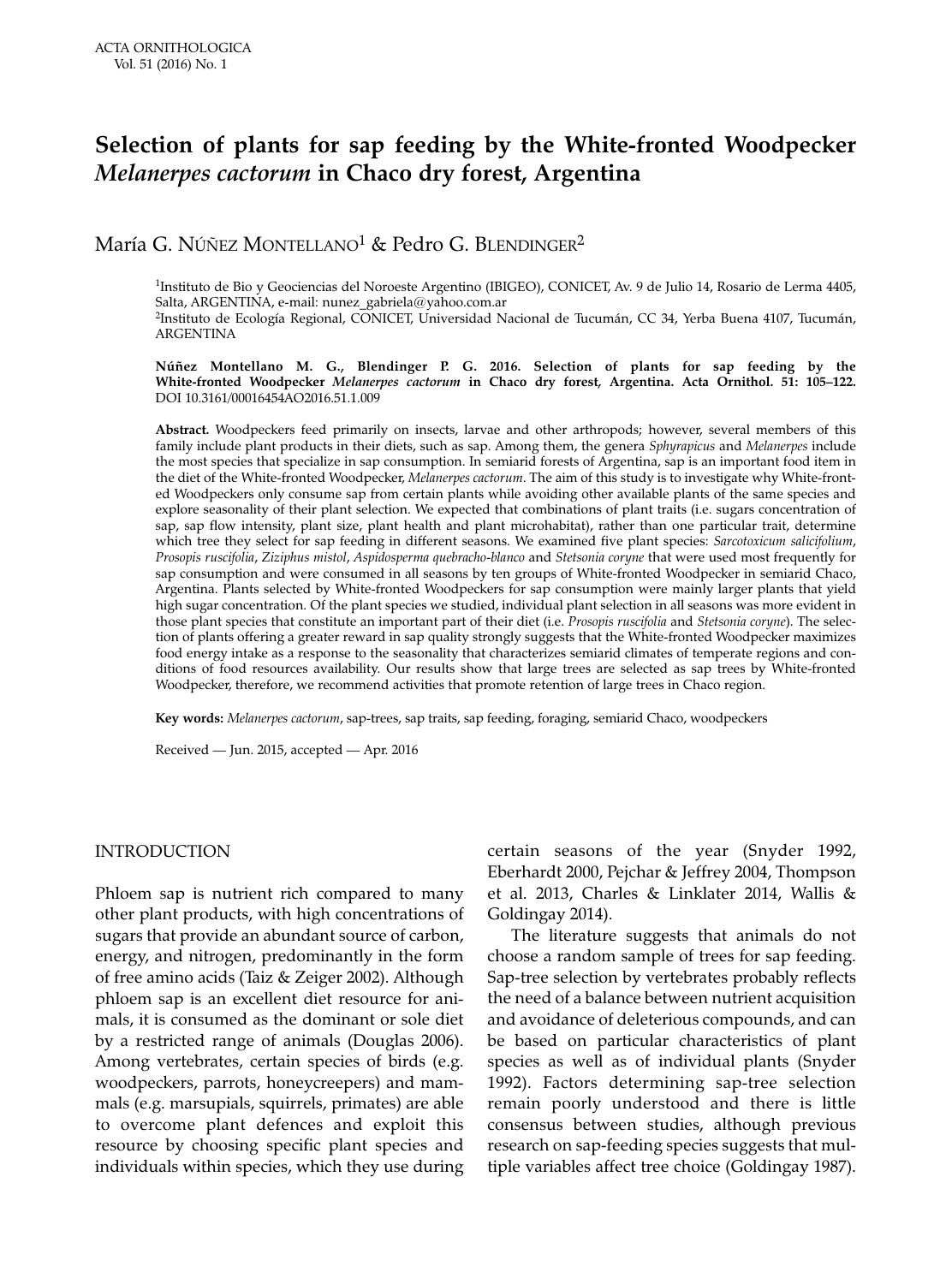# **Coal Tits** *Periparus ater* **build larger nests than Blue Tits** *Cyanistes caeruleus* **and Great Tits** *Parus major* **living in the same Mediterranean coniferous woodland habitat**

Marcel M. LAMBRECHTS<sup>1\*</sup>, Jacques HAUREZ<sup>2</sup>, Gérard BODINEAU<sup>3</sup>, Gilbert GAGLIARDI<sup>2</sup>, Marie MAISTRE<sup>1</sup>, Philippe PERRET<sup>1</sup>, Pierre PIHAN<sup>2</sup>, Bernard WILHELM<sup>2</sup>, Josette WILHELM<sup>2</sup>, Cyril BERNARD<sup>1</sup> & Jacques BLONDEL<sup>1</sup>

<sup>1</sup>Centre d'Ecologie Fonctionnelle et Evolutive CEFE, UMR 5175, Campus CNRS, Université de Montpellier, Université Paul-Valéry Montpellier, EPHE, 1919 route de Mende, 34293 Montpellier Cedex 5, FRANCE 2Draille de Bélézy, 84410 Bedoin, FRANCE 3Petit chemin des Vergers, 84410 Bedoin, FRANCE

\*Corresponding author, e-mail: marcel.lambrechts@cefe.cnrs.fr

**Lambrechts M. M., Haurez J., Bodineau G., Gagliardi G., Maistre M., Perret P., Pihan P., Wilhelm B., Wilhelm J., Bernard C., Blondel J. 2016. Coal Tits** *Periparus ater* **build larger nests than Blue Tits** *Cyanistes caeruleus* **and Great Tits** *Parus major* **living in the same Mediterranean coniferous woodland habitat. Acta Ornithol. 51: 123–129.** DOI 10.3161/00016454AO2016.51.1.010

**Abstract.** The size and shape of the nest are species-specific characteristics that are often associated with environmental factors at the time of breeding. Nests are expected to be larger or thicker in colder environments, although the relationships between nest design and weather differ between species. Here we present the results of an analysis of the external height of the nest wall in Paridae that accepted small standardized nesting boxes for breeding. The study populations were monitored in a relatively cold Mediterranean study area. We found that Coal Tits *Periparus ater* built higher external nest walls than Great Tits *Parus major* or Blue Tits *Cyanistes caeruleus*, after controlling for the first-egg date and clutch size which are assumed to reflect aspects of the quality of the nest builders. Our measures of nest size were not closely associated with the average ambient temperature, but nest walls tended to be shallower when there was more rain. Nest-shape asymmetry, as reflected in the difference in the external height of the nest measured closest to and farthest from the nest-chamber entrance, was observed in all three species, but the average asymmetry was highest in Coal Tits. In asymmetric nests, more nest material was added to the side that was closest to the front wall considered to be the coldest and least protected against harsh weather. Thus, nest size characteristics differ between three ecologically similar species inhabiting the same cavity type in the same coniferous woodland habitat, which would imply that different species do not respond in the same way to the same set of environmental factors.

**Key words:** Coal Tit, Great Tit, Blue Tit, nest size, nestboxes, hole-nesting birds

Received — Feb. 2016, accepted — May 2016

The size and shape of the nest are species-specific characteristics and are often associated with environmental factors expressed before the onset of egg-laying. Because breeding is assumed to be energy-expensive, breeders are expected to evolve reproductive strategies that minimize energy loss (e.g. Lack 1968). For instance, to minimize heat loss in cold environments, avian nests are expected to be thicker, and thus more insulated than in milder environments (Slagsvold 1989, Soler et al. 1998, Hansell 2000, Schaedelin & Taborsky 2009, Mainwaring et al. 2014, Møller et al. 2014).

Breeders are therefore expected to build larger, more insulated nests at more northern latitudes, at higher altitudes, during colder years or earlier in the season. For instance, nests are expected only to be thicker and thus better insulated earlier in the season than nests built later in the season for those species inhabiting temperate environments in the northern hemisphere (e.g. Skowron & Kern 1980, Nager & van Noordwijk 1992, Britt & Deeming 2011, Deeming et al. 2012, Mainwaring et al. 2012). However, several species that are exposed to harsh or cold weather (e.g. seabirds,